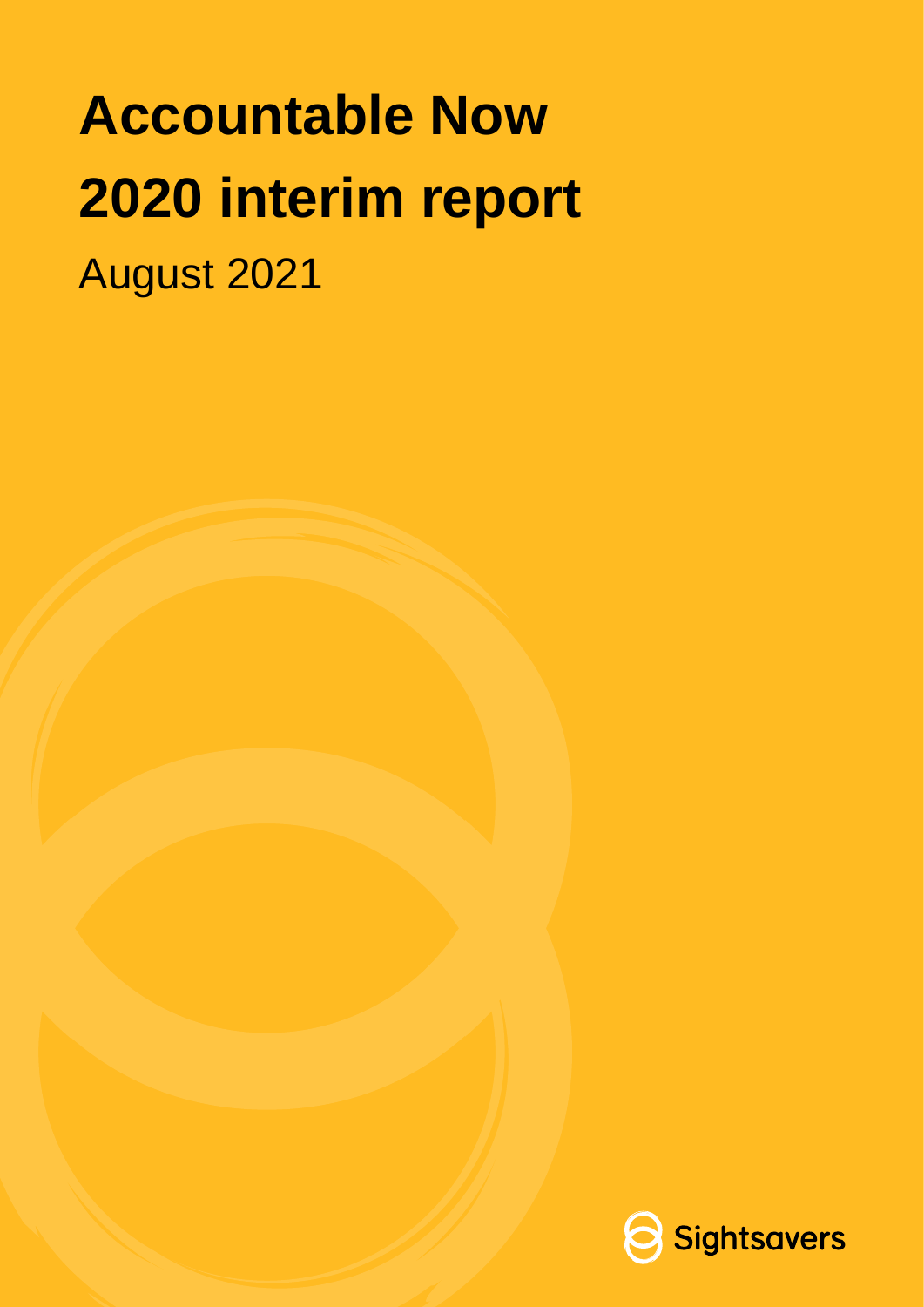### **Contents**

| C.3. How does your organisation practice being inclusive and protecting human rights,<br>including promoting women's rights and gender equality, in accordance with commitments |
|---------------------------------------------------------------------------------------------------------------------------------------------------------------------------------|
| J.4. Complaints handling mechanisms and overview of complaints (internal)                                                                                                       |
| K.1. The governing body and management are held accountable for fulfilling strategic                                                                                            |
|                                                                                                                                                                                 |
|                                                                                                                                                                                 |
|                                                                                                                                                                                 |
|                                                                                                                                                                                 |
|                                                                                                                                                                                 |
|                                                                                                                                                                                 |

### **List of acronyms**

- DFID Department for International Development
- FCDO Foreign and Commonwealth Development Office
- KPI Key Performance Indicator
- LAMP Learning Accountability and Monitoring Process
- LF Lymphatic Filariasis
- MDA Mass Drug Administration
- NDWG India National Disability Working Group
- NTDs Neglected Tropical Diseases
- OPDs Organisations of persons with disabilities
- PPE Personal Protective Equipment
- SIM Strategy Implementation Monitoring
- URE Unaddressed Refractive Error
- WHO World Health Organisation



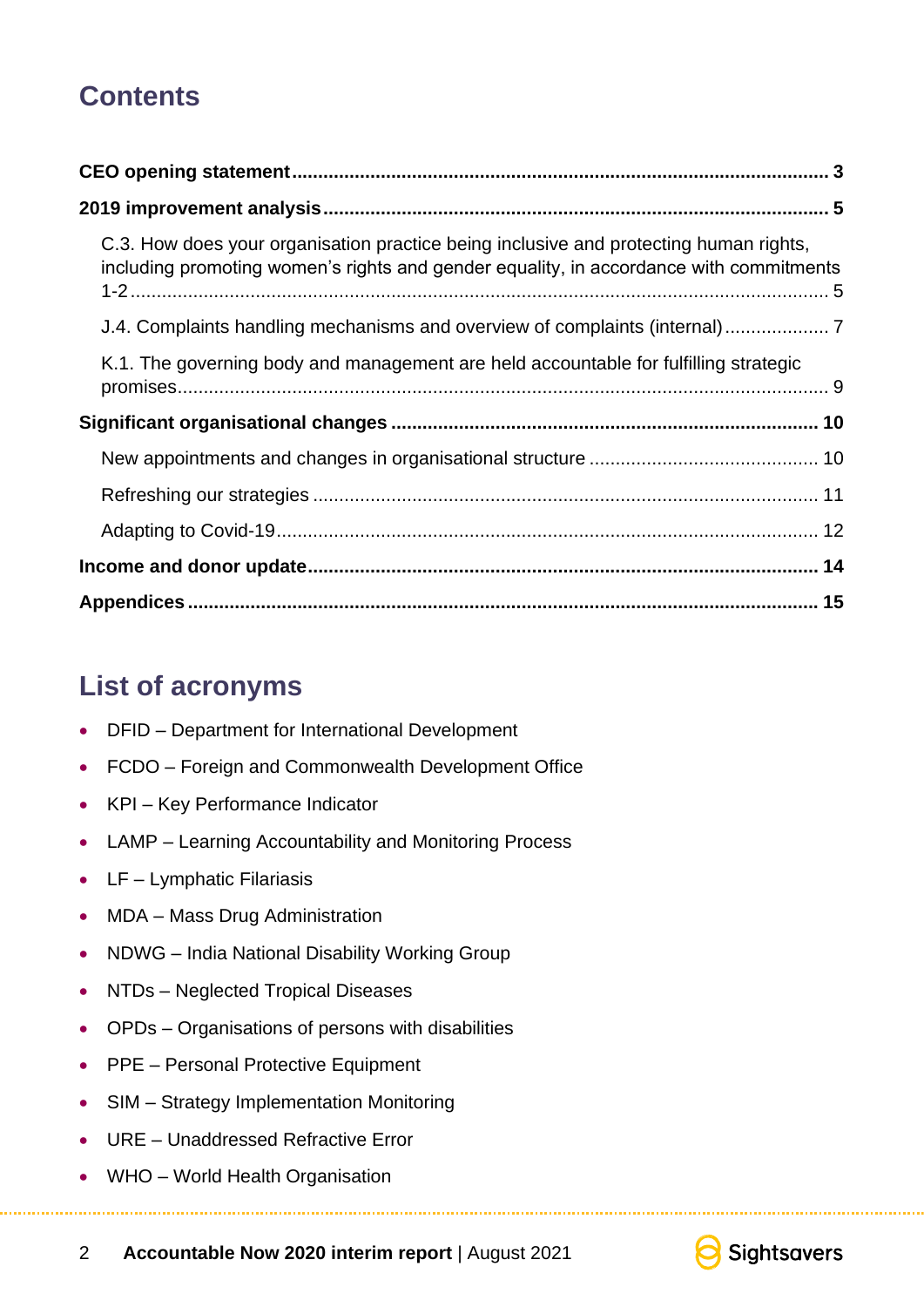# <span id="page-2-0"></span>**CEO opening statement**

As with every other organisation in 2020, the year was dominated by the impact of the pandemic, on our programmes (and hence beneficiaries and partners), on staff and on our donors. Our main task was to mitigate this impact and to do what we could to still deliver as much as possible against the targets we had set, albeit in a Covid secure way.

The pandemic brought new challenges for accountability and this has been our focus – we stepped up in many ways. We instigated weekly reporting to the management team on the Covid status of our countries and offices to enable us to maintain the safety of our staff. Our programme reporting increased to fortnightly so we could understand exactly what programme were paused, what were cancelled, and which had been able to restart. This enabled us to be accountable to our donors, who continued to give with tremendous generosity throughout the year.

We created new processes for risk mitigation around our programme to ensure we were accountable to both beneficiaries and partners – working closely with ministries and the WHO to create SOPs that were ultimately used by a range of different organisations. Also working closely with OPDs to understand their members' needs. This meant that despite the pandemic we were able to deliver treatments under our largest contracts back to prepandemic levels by the end of the year. Many programmes also supported the Covid control effort, or undertook activities online that had previously been face to face.

Accountability to staff took the form of increased levels of internal communication at various levels. I have been providing a weekly video to staff for well over a year now, and have undertaken to be as transparent as possible in this. Good news and bad news have both been shared as soon as known – so that whilst staff may still worry about the impact of the pandemic, they do not need to worry about whether something is going on 'behind their backs'. We have introduced a new feedback mechanism called 'Speak Up' to make it easier for staff to report concerns to us. We also increased the number of mental health first aiders across the organisation to support staff in crisis.

Communication took on new levels of challenge when the UK government decided to terminate our biggest contract abruptly a few weeks ago – a surprise to us all as it had been delivering 'exceptional performance' and as a global health programme we had expected it to be seen as priority. A budget cut seemed inevitable but not an abrupt termination. We still do not know what will happen with our disability contracts with FCDO – more than 2 months into the budget year. This has made it exceptionally difficult to manage partnerships – all we can do frankly is share with our partners the scant information we have from the government. Obviously there is much uncertainty over jobs – whilst we do our best to find new donors for the programme and negotiate the best exit deal possible. Again our tactic has been to be as open and honest with staff about the situation as we can.

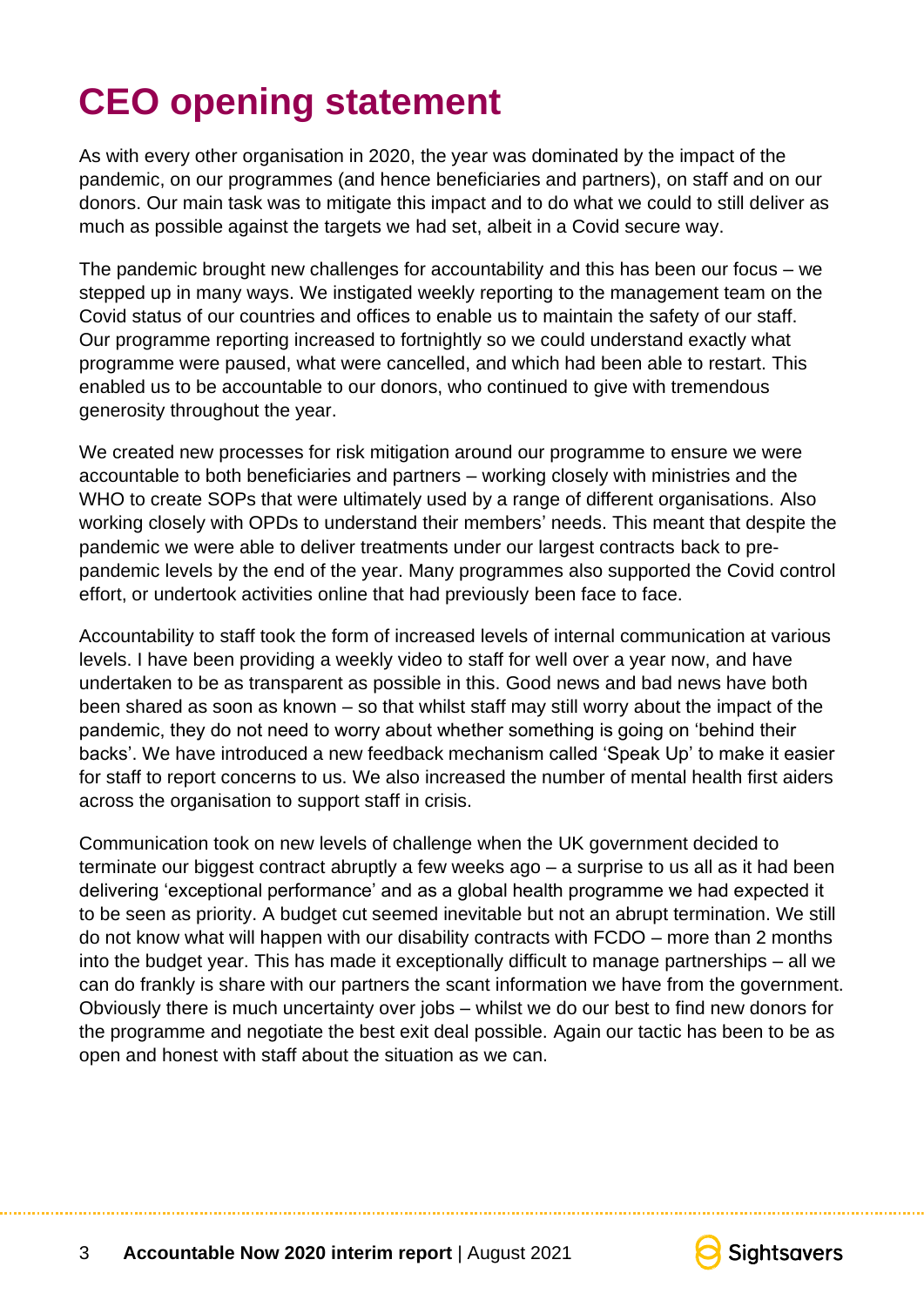Despite the challenges of the year – from Covid, to increasing conflict in key countries like Nigeria, to the recent bombshell from the UK government, the last 18 months have shown Sightsavers in a great light. It was really reassuring to see such positive results from our 2020 Employee Survey, with almost all staff saying they were proud to work for Sightsavers. At a time when we see a number of organisations struggling with issues of bullying and racism, I was also pleased that the scores in areas around respect and equality were excellent, and none of the anonymous comments suggested a problem in this area.

Nonetheless we didn't want to be complacent, so last year we set up a Racial Diversity Working Group, headed by Fatoumata Diouf, our Regional Director for West Africa. This will dig deeper into the experience of staff in Sightsavers and look at whether there are more things we can do to improve inclusivity within the organisation from a racial perspective. We hope to build on the experience of the successful Disability Inclusion Working Group.

We actually increased voluntary income in 2020 – a sterling performance by fundraising teams across all our markets. This, together with reduced spend due to programmes being shut in and reduced travel has meant our reserves have increased. This will really help us as we deal with the cuts from FCDO and the need to boost a number of our programmes to take account of our refreshed strategy.

In summary, last year the areas where we focused on improved accountability were mainly around the linked areas of reporting and communication – both internally and externally – to reduce uncertainty as far as it was possible to do in the circumstance. Listening to staff and partners as we refreshed our strategy and developed mitigation approaches to restarting programmes, whilst being as open as possible via direct frequent video messages (both from me and from line managers) so information cascaded the other way. We spoke frequently to our donors so they understood how things were going and the challenges we faced.

I believe that we have addressed the issues raised in last year's response – please see the main report for details. 2020 has been a year when the organisation and its people has been tested as never before. That challenge has not abated in 2021 as Covid in Asia has surged to greater levels than in 2020, and now we have the UK government slashing our contracts. Our other donors have stood by us – including some incredible generosity from several philanthropists and a general increase in funding from the public. Financially we are robust and can weather the storm. Our staff have risen to the challenge and Sightsavers will emerge stronger than ever.

(Indire Hosper

Caroline Harper – Sightsavers Chief Executive

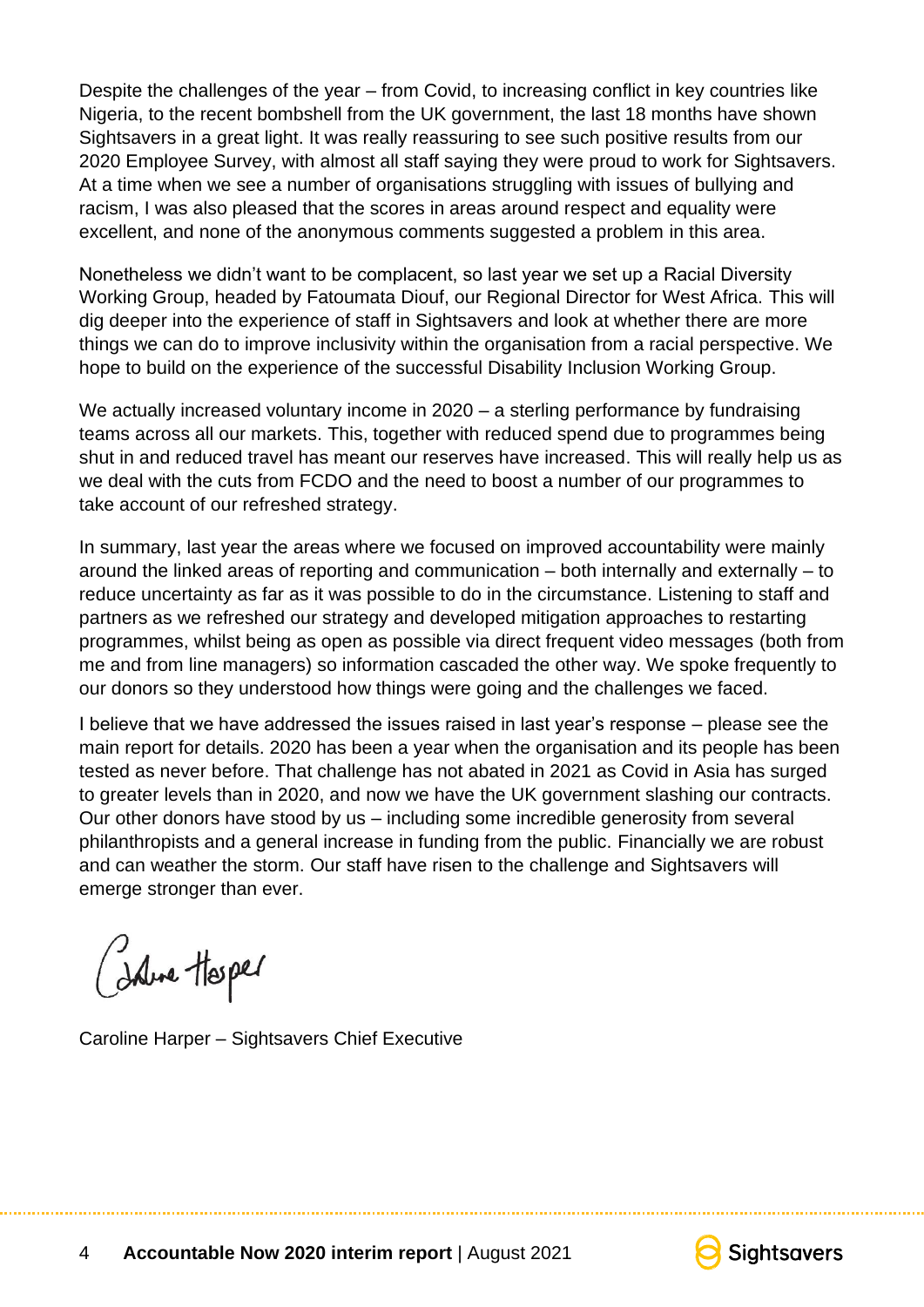# <span id="page-4-0"></span>**2019 improvement analysis**

<span id="page-4-1"></span>**C.3. How does your organisation practice being inclusive and protecting human rights, including promoting women's rights and gender equality, in accordance with commitments 1-2? (Commitment 1: Justice and equality/ Commitment 2: Women's rights and gender equality)**

#### **Justice and equality**

Covid-19 has had a significant impact on our influencing activities, as our approach in most contexts is based on meetings, workshops and other activities which were made difficult and often impossible. For example, our work to influence the Ministry of Foreign Affairs and International Development in Sierra Leone on the ratification of the African Disability Protocol did not take place and is instead a focus for 2021.

We approached the challenges presented by Covid-19 in two ways: firstly, we sought to mitigate the problems created by Covid-19, mainly though moving activities online; and secondly, we focused attention on ensuring that governments' responses to Covid-19 were inclusive and participatory. The Policy and Global Advocacy team provided briefings, and through the Global Advocacy Advisers, provided day-to-day support for country offices in their influencing work. These provided a structure for influencing changes in the way Covid-19 information was given by governments (for example the addition of sign language interpreters in government news conferences in Pakistan, Bangladesh and Nigeria), and the inclusion of OPDs in decision making processes (for example, in Senegal and Mozambique).

Despite Covid-19, there were still significant influencing successes in Sightsavers country offices in 2020. Many of these were achieved as part of programmes, which integrate advocacy with other programmatic elements in line with Sightsavers' strategy and theory of change; this shows how much impact we can have through the strategy of integrating advocacy within programmes. Some good examples of these changes are outlined below.

In inclusive education in Senegal, in collaboration with the elementary and planning directorates in the Ministry of Education, the disaggregated-on disability data tools are now used in the education sector throughout the country. As a result, information on children with disabilities in education at national level is now being captured. In Uganda, the framework that will guide the development of the new curriculum for teacher training will now include special needs and inclusive education as independent and examinable subjects at graduate level, as per the new National Teacher Policy. In Sierra Leone, Sightsavers was able to advocate for an accessible emerging issues module within the teacher training curriculum; this includes aspects of disability and inclusion, has been approved awaiting validation and further training of lecturers and will start implementation in the 2021/22 academic year.

In health, Sightsavers has influenced a wide range of policies and practices. This includes the advocacy in Tanzania that has led to an increased commitment and allocation of eye health funding by the Singida regional authority. This has been done in partnership and with the support of the Government of Tanzania. In Mali, as part of the 2020 NTD campaign, the Malian government through the Ministry of Health has funded much of the logistics of the

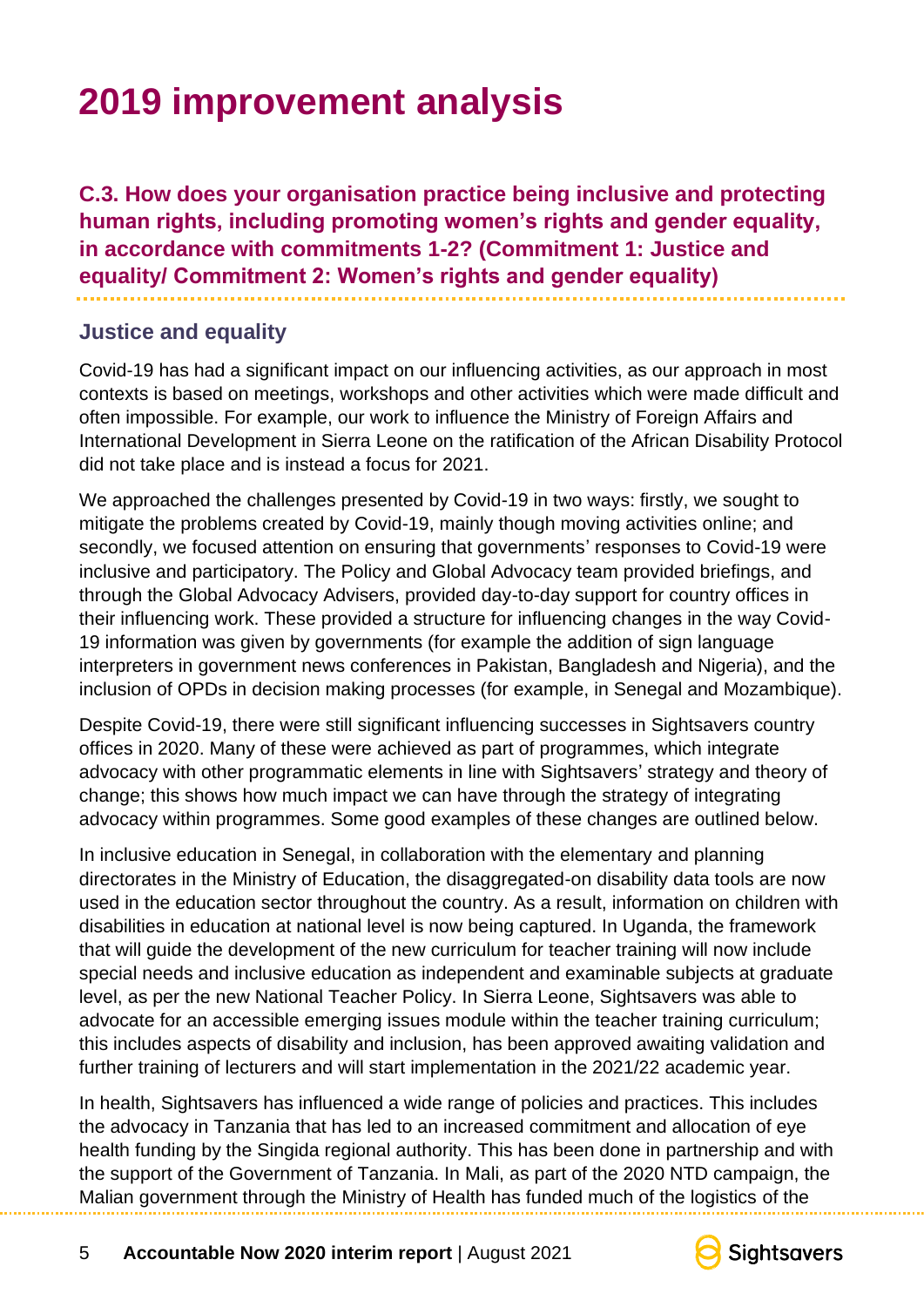campaign. In addition, the Ministry of Health has funded all communication activities related to the campaign, through the participation of National Centre for Information, Education, Communication for Health.

In social inclusion, Sightsavers has always worked in close partnership with OPDs and other stakeholders to support and promote the participation of people with disabilities. In 2020 in Nigeria, the country office worked with the new National Commission for Persons with Disabilities, and the honourable Speaker of the National House of Representatives to constitute the new House Committee on Disability. This is the first time in the history of the National Assembly that there will be a stand-alone committee on disability, and will lead to disability issues being represented and discussed by parliamentarians in a more comprehensive way. In India, there was no national disability coordination group until Sightsavers worked with state OPDs to develop the National Disability Working Group (NDWG) – the first meeting of which was held virtually in August 2020. The group constitutes 10 members including OPD leaders from each Sightsavers project state and experts in the disability sector. It will have a significant impact on sharing lessons and experiences between state-level OPDs, as well as coordinating advocacy on disability at the federal level.

Within the new Social Inclusion strategy we now make specific reference to persons with disabilities 'in all their diversity', recognising that those with disabilities are not one group but are comprised of women, men, boys and girls of all ages and with all impairments. It includes people who identify as non-binary. We recognise that when we talk about the most marginalised this goes beyond physical impairment, to mental health, intellectual disability, cognitive impairment, sexuality and gender. In this new strategy we want to place greater focus on this diversity and be specific about how we will target the most marginalised communities. We will work to ensure that people with disabilities, in all their diversity, have increased participation in society through accessing health services, being financially independent, contributing to the decisions that affect their lives, and being valued members of society; better evidence has been generated and decision makers use that evidence to implement inclusive policies and services that are responsive to all people with disabilities.

#### **Women's rights and gender equality**

As referred to above, we have placed an even greater emphasis on women and girls in each of our new thematic strategies, it remains a key component of our work but with a more deliberate focus on how we will achieve equity in our programmes. For example, in our new Unaddressed Refractive Error strategy, we state under objective 2.1 that we will, '*Develop and test innovative approaches of cost effective, sustainable, gender responsive and disability-inclusive refractive services and generate evidence on their feasibility, cost effectiveness and impact.'* Whilst similar commitments can be found in each new strategy. We recognise that there is more work to be done and whilst our previous strategies addressed gender specific issues, we felt that our new strategies had to emphasise this more greatly.

As referenced in our 2018/2019 report submission, we have been carrying out a Gender Synthesis review throughout last year. The Review captures the wealth of ways our teams around the globe are trying to ensure women and girls are reached equitably in our

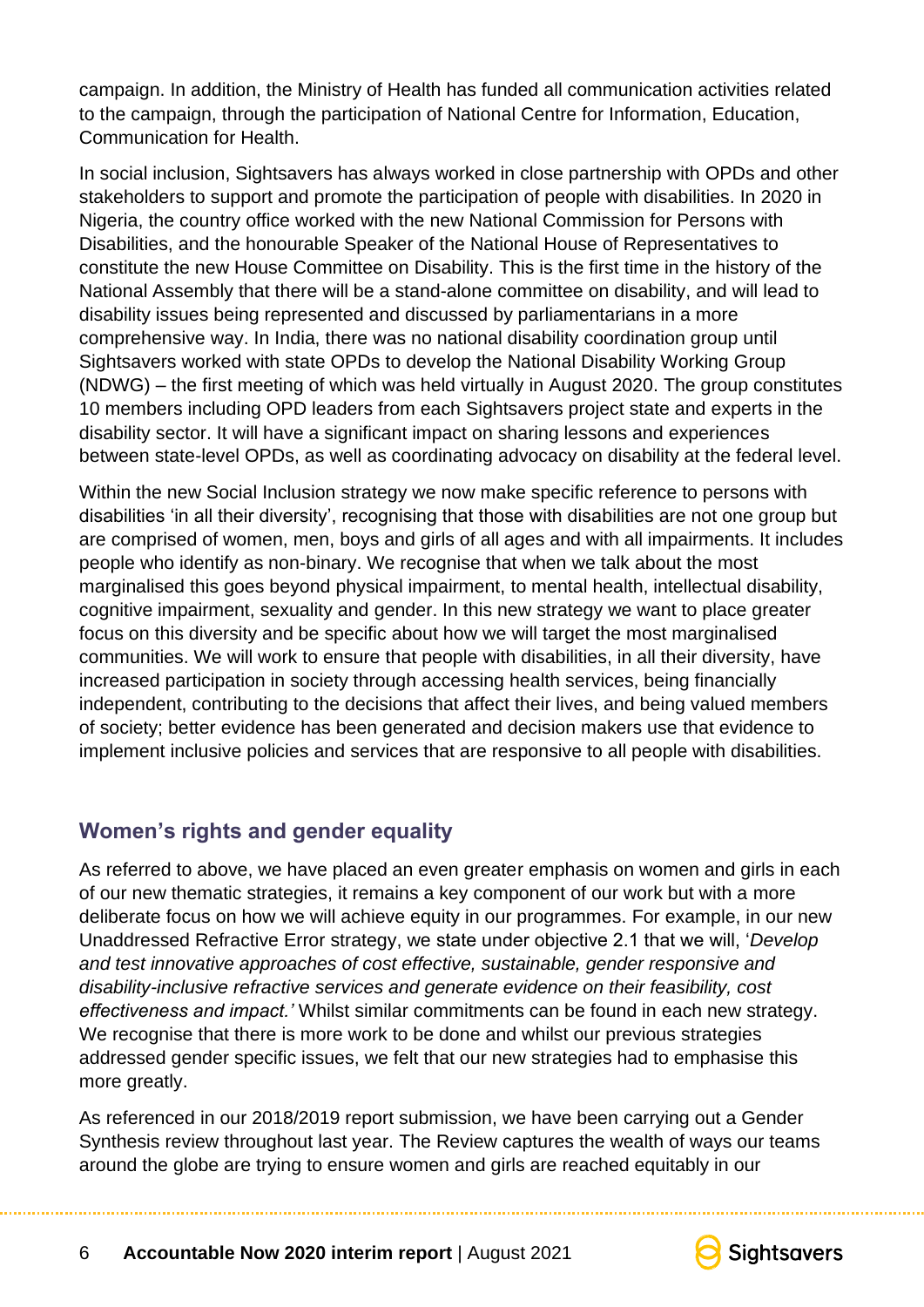programmes. It also pinpoints areas for improvement and challenges experienced, across thematic areas, with regards to gender responsive programme planning.

The review outlined some of our key successes and good practice and then highlights five key areas that we must consider to improve our work on gender. These include articulating gender strategies at the outset of project design, based on contextual analysis of barriers and needs. As well as improving our data collection so that we can monitor in real time, make necessary adjustments to programmes, and understand the gaps for future interventions to address.

This makes the Gender Synthesis Review a critical reference for all our future programming. Acting on its findings means building on what we know works for us in our contexts and strengthening practice where it is weaker to advance Sightsavers aim of addressing gender inequalities and empowering women and girls. This has been distilled into suite of useful resources and reports, including an innovative animation video. These resources can help our staff to design gender responsive interventions into the future.

### <span id="page-6-0"></span>**J.4. Complaints handling mechanisms and overview of complaints (internal)**

The Grievance policy and process constitutes the formal methods by which staff can make internal complaints, and is available on both the staff intranet and the Sightsavers website, all staff have access to this and are made aware of it at their induction. There is also a Bullying & Harassment Policy and Whistleblowing Policy through which staff can raise concerns. The grievance policy makes clear in the overview 'how the mechanism (policy) works'. This policy has been externally legally reviewed and approved. These policies (attached as appendices) provide a detailed outline of the process Sightsavers employs in these circumstances.

The policies make every effort to enable staff to make complaints if they have them, additionally in recognition of the added burden placed on staff by the pandemic, our CEO has, via her weekly video updates, stressed the importance of staff wellbeing and a culture of openness with line managers to highlight problems at the earliest stage. The formal complaints process has also been outlined within these videos and their accompanying email communications.

Our Senior HR Business Partners are skilled and experienced at helping parties resolve matters at a low level where possible, thus avoiding unnecessary escalation. The policy explicitly encourages this type of resolution method, recognising that most staff want to take this route to resolution and escalate through formal channels as a last resort only. Additionally, our Senior HR Business Partners have conducted workshops with staff to promote both informal and formal complaints systems and processes.

In the past 12 months we received two formal grievances across our global operation (UK, South Asia, United Arab Emirates, Africa), again we recognise that this number appears low and through initiatives such as the 'Speak Up' system (outlined below) we hope to offer alternative methods to capture any issues that staff are facing. We recognise that whilst the vast majority of staff do not wish to raise formal complaints, there will undoubtedly be a

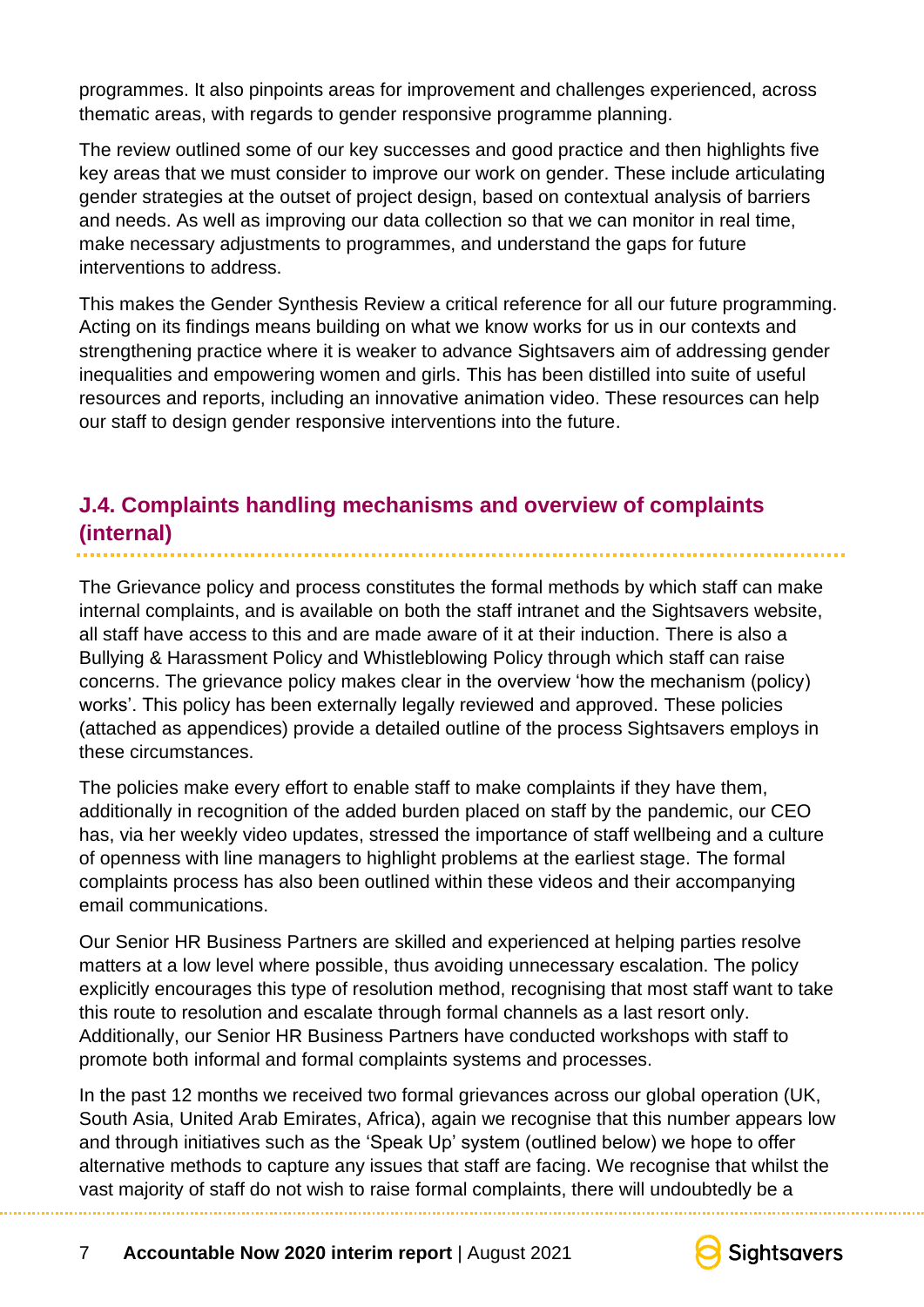wealth of useful feedback out there, that once utilised will help us to improve staff working conditions and ultimately the quality of the services we provide.

To this end in April of 2021 we launched the 'Speak Up' system. This is a web and phonebased platform which allows people who wish to raise complaints or concerns about Sightsavers activity or conduct to do so. The system is open to both staff and people outside of the organisation. However, it does not replace existing safeguarding, fraud, whistleblowing or other incident reporting mechanisms, nor does it replace existing HR processes concerning staff grievances. Instead, we hope to encourage those who wish to raise concerns in a safe environment with the knowledge that their complaint will be received and actioned.

Complaints will be coordinated centrally by members of the Governance & Compliance team who will assign them to a network of complaints handlers representing each office and certain teams, where appropriate. They will also be working with colleagues from across the organisation to progress and improve accessibility to the system by communities and other stakeholders.

The system can be accessed through the Sightsavers website or via the URL below: [https://www.sightsavers.org/how-were-run/accountability-and-transparency/speakup/.](https://www.sightsavers.org/how-were-run/accountability-and-transparency/speakup/) As stated above, we will be working on methods to communicate the availability of this platform, alongside other reporting mechanisms throughout 2021.

Furthermore, within this period we conducted our biennial 2020 Employee Survey, our previous one being in 2018. This survey is sent to every staff member in Sightsavers and measures the degree of satisfaction of our employees concerning a number of different areas, it seeks to capture views from all our employees in order to identify specific issues and to provide input to our decision making.

709 employees (including consultants) took the time to complete this survey - a very high response rate of 99% (the response rate was 95% for the 2018 Survey). This demonstrates the importance of the survey to our employees. There has again been an improvement in the percentages of employees responding positively to the statements, throughout the Survey. 57 (73%) of the statements show more positive results than last time.15 statements are the same or a little lower than last time (but within 5%). 1 statement ("Where I work is accessible to people with disabilities") shows a result that is just over 5% lower than last time. 5 statements are new this time, and so couldn't be compared. This is compared to the 2018 Survey which was itself very positive and showed significant increases from the time before.

Employees made, in total, 2,542 separate comments, and a further 173 of which are for Senior Directors only. The number of comments per respondent was 16% higher than in 2018, further evidence of the high level of engagement from employees. These comments range from a few words to extensive narratives.

The employee survey whilst overwhelmingly positive, did highlight some areas for improvement, for example the fall in the agreement rate with the statement "Where I work is accessible to people with disabilities" and those areas flagged in the individual comments left. It is important that we unpick these points and action them where appropriate. Following the survey, the senior management teams discussed the results and put forward ideas for how to engage their respective teams in feedback and follow up. At the departmental meetings that followed staff were given the opportunity to ask questions and clarify issues

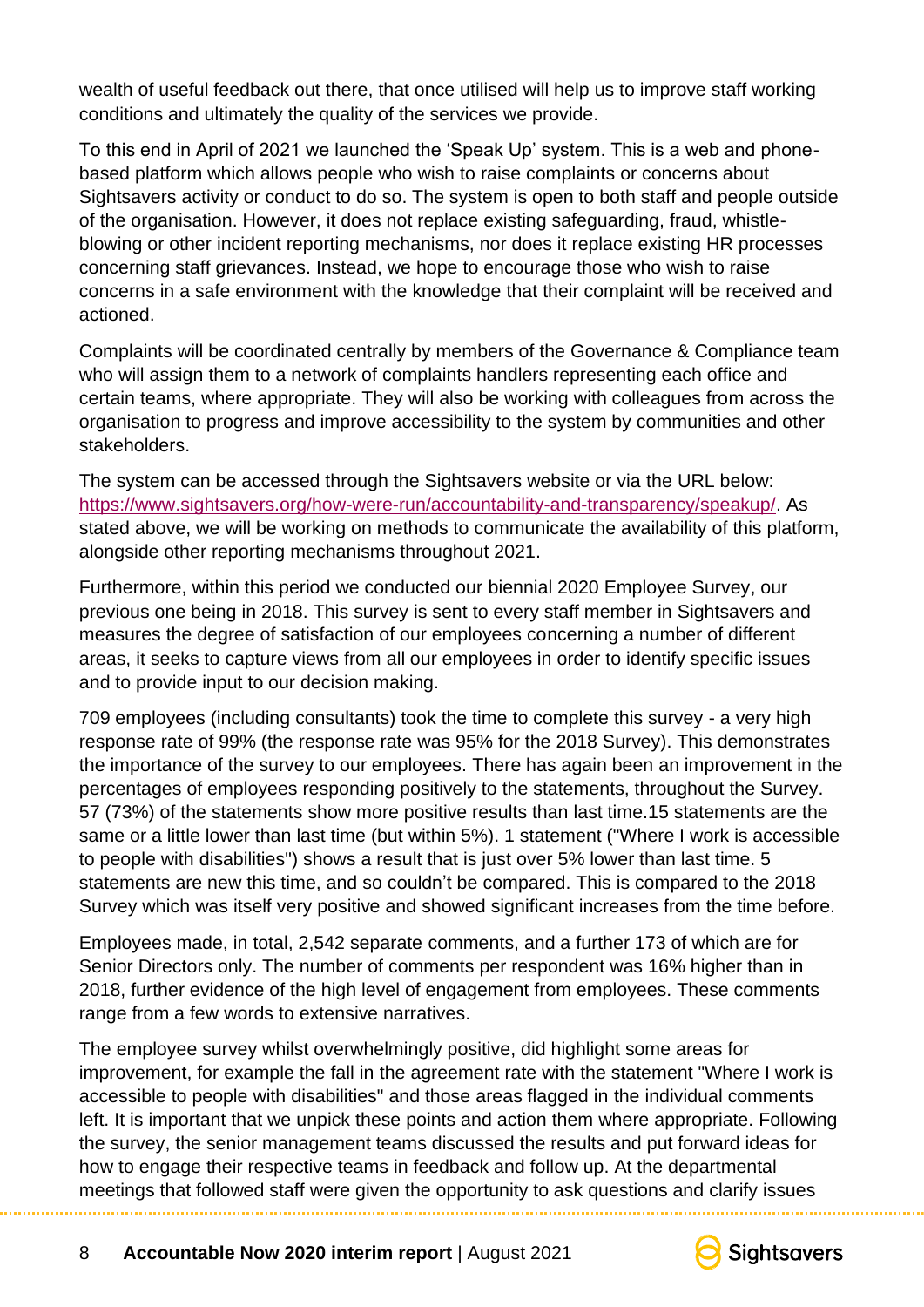with their directors and team managers, this then trickled down to individual team meeting level where more time was given for staff to hold open conversations with their line manager and colleagues. One particular initiative arising out of this process was that the Deputy CEO now holds monthly 'surgeries', these one hour sessions are open to the whole organisation, slots can be booked with the aim promoting an open dialogue around issues, with concerns and questions put directly to the senior management level. This is intended to provide a space for discussion on wider organisation issues and not to replace the other mechanisms mentioned above. Staff are still encouraged to feedback any personal issues to their line managers in their one-to-ones, recognising that a private forum is sometimes better placed to handle sensitive discussions.

We will continue to promote a variety of ways that staff can feedback complaints, suggestions, questions and concerns, building on the new mechanisms mentioned, in the coming years. Our hope is that we will get feedback before the formal complaints stage and be able to take appropriate corrective action. In the next report we will update on the level of staff engagement in these new processes and the types of concerns raised, whilst these may not be formal complaints as the question outlines, they should provide a very useful insight to where we work well and where we need to improve for the benefit of our staff.

#### <span id="page-8-0"></span>**K.1. The governing body and management are held accountable for fulfilling strategic promises**

The group working on the SIM Card review identified the need to revise the Council's key performance indicators (KPIs), those that are reported in the periodic CEO report to the Board, and are aligned with the [organisational SIM card](https://dashboard-public.sightsavers.org/?_gl=1*1st59so*_ga*MjM0MTU3NDg5LjE1NjcwOTM1MjM.*_ga_E6GGNX7XTZ*MTYyMjk3MDk1OC4xMy4xLjE2MjI5NzA5NzIuMA..&_ga=2.257504971.1991983024.1622885887-234157489.1567093523) but tailored to the governance responsibilities of the global Board. These KPIs monitor the performance and accountability of Trustees and senior management. The areas of focus for the Council KPIs now include: support and monitoring of the CEO and executive team; Board effectiveness, including assuring an appropriate mix of skills and experience of Trustees; risk management; safeguarding; compliance with the governance code; equity, diversity and inclusion; tracking of performance and financial data, including rolling income growth, reserve levels, spending, and governance and core support function costs; and monitoring of programmatic impact indicators. A proposal with the updated Council KPIs was presented to the Board of Trustees in April 2021, and was approved.

The Global Board underwent a deep dive board effectiveness review, facilitated by an external organisation, Compass Partners. This evaluated Sightsavers Global Board's performance and governance mechanisms against the [UK Charity Governance Code](https://www.charitygovernancecode.org/pdf_gen?tabs_cookie=0) and found that we were fully compliant. It also offered a platform for a self-evaluation on core areas of governance, oversight, policy and safeguarding. The board will undergo an external evaluation every three years and an internal review of compliance with the UK Charity Governance Code on an annual basis, which is overseen by the Audit Committee.

The Chair and the Vice-Chair conduct annual one to one session with trustees and engage in a bilateral discussion of performance.

<span id="page-8-1"></span>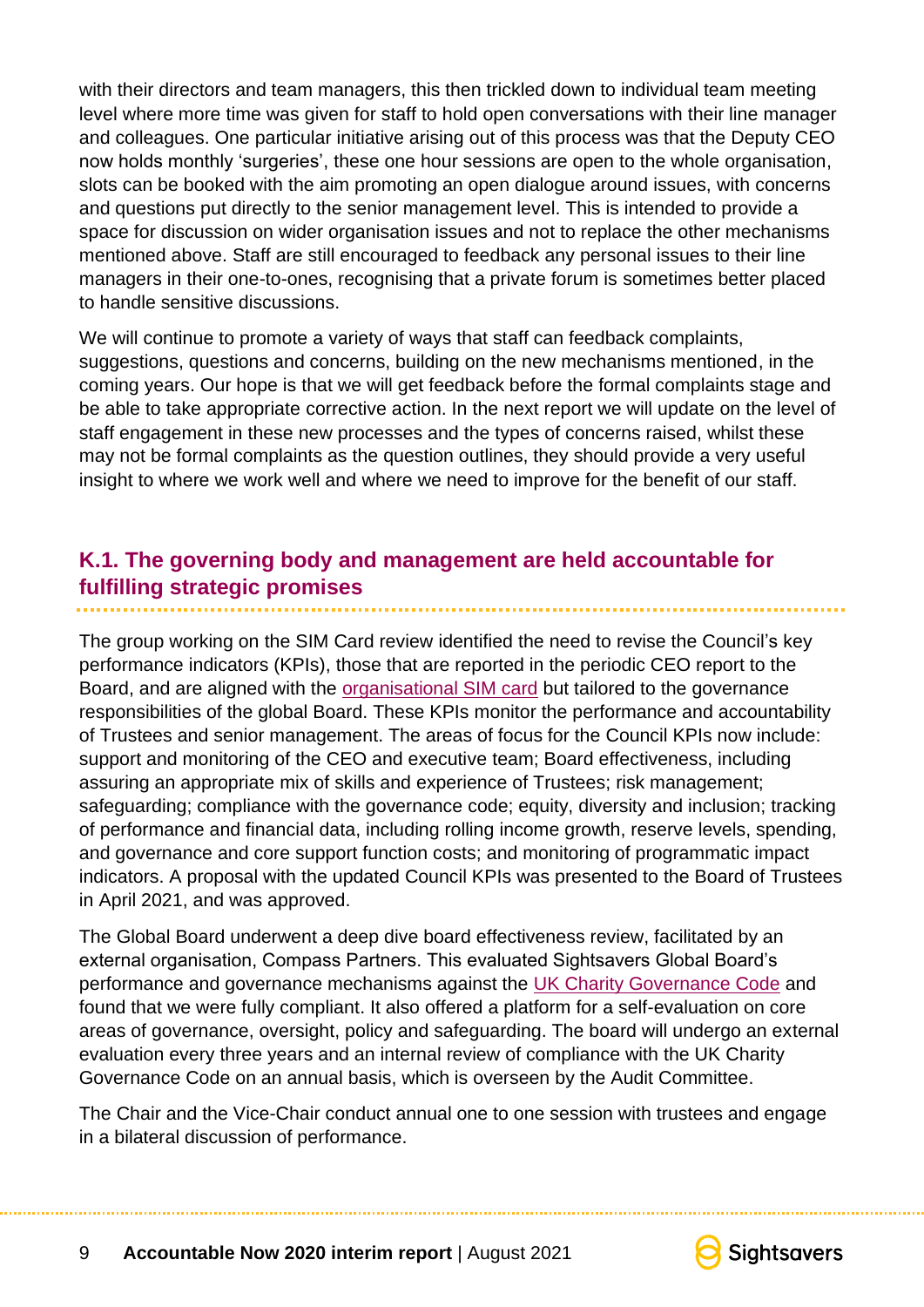# <span id="page-9-0"></span>**Significant organisational changes**

### **New appointments and changes in organisational structure**

In the reporting period Sightsavers saw some significant organisational changes and new appointees.

#### **Trustees and senior appointments**

We have seen several changes to our board of trustees in the UK, including the appointment of two new trustees:

Joy Hutcheon joined Sightsavers as a trustee in July 2019. She is non-executive director of FCO Services, and a trustee of the Education Development Trust. Previously she spent 15 years at the UK's Department for International Development (DFID), most recently as director-general for finance and corporate performance, overseeing human resources, commercial and business support

Professor Margaret Gyapong is a medical Anthropologist by training and is Director of the Institute of Health Research (IHR) and Coordinator of the Centre for Health Policy and Implementation Research (CHPIR) at the University of Health and Allied Sciences (UHAS), Ghana. Prior to joining the university in 2017, she spent almost 25 years as a researcher in the Ghana Health Service and was foundation Director of the Dodowa Health Research Centre from 2005 to 2016. She was appointed to the Sightsavers board in January 2021

The only outgoing trustee from the UK board during this period was Dr Uche Amazigo. She stepped down in July 2020 and was made a Vice-President on her retirement.

Finally, in November 2020 we also welcomed our new CEO of Sightsavers Ireland, Feargal O'Connell.

#### **Departmental restructuring**

In this reporting period we also underwent some internal departmental restructuring. Our campaigns function, formerly a component of our Global Policy and Advocacy Team, merged with our Communications Team to form the Campaigns and Communications Directorate, with Natasha Kennedy appointed Director.

Additionally, our Trusts & Corporates Teams will now operate as part of our Institutional Funding Team, under the supervision of its director Anna Becker. Major donors are now part of the Individual Giving team, under the supervision of the Director of Fundraising and Marketing, Ella Pierce.

Finally, our former Strategic Programme Innovation Development, Evidence and Research Directorate, under its director Elena Schmidt, has spilt into two separate directorates, the Programme Strategy and Development Directorate under Chief Global Technical Lead, now director, Imran Khan, and the Evidence, Research and Innovations Directorate, remaining under the directorship of Elena Schmidt. This will allow the two directorates to devote more attention to their respective spheres, the work of each having expanded as a result of the

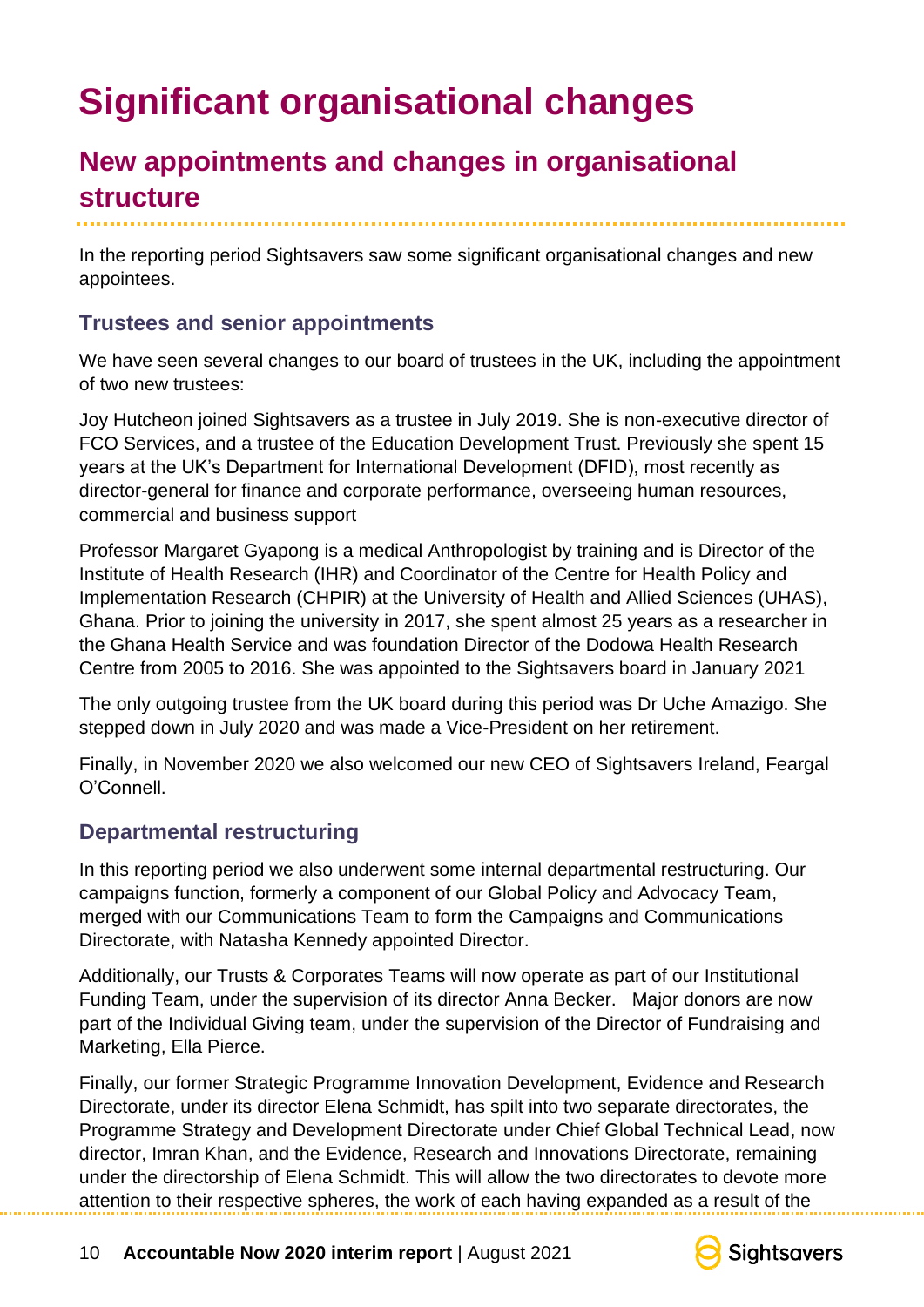<span id="page-10-0"></span>strategic refresh process across Sightsavers. The two directorates will however continue to collaborate closely.

### **Refreshing our thematic strategies**

2020/21 was a significant year in the development and refresh of Sightsavers' programme and thematic strategies. In March 2020 a number of cross-organisational working groups were formed, these brought together a range of different stakeholders from across Sightsavers to collaboratively work on refreshing each thematic strategy. The five thematic working groups (NTDs, Inclusive Education, Social Inclusion, Eye Health, and URE) comprised of a diverse membership of colleagues, including global technical leads, policy and advocacy team members, monitoring staff, and importantly, country level staff with specialist knowledge and interest in the thematic area which their respective groups addressed. The Regional Directors for West Africa, India and East Africa were also members of the Strategy Core Group providing oversight of the entire strategic refresh process alongside other senior management team members. The programme strategy articulates what Sightsavers will focus on and why, through describing overarching principles and our programmatic approach. The thematic strategies outline how these principles and approach will be translated to work across our thematic areas of eye health, refractive error, neglected tropical disease, social inclusion and education.

The programme and thematic strategies are underpinned by a set of strategic principles that cut across and guide our work in each thematic area. These principles are:

- **Leave no one behind** It is not enough to make progress through our programmes unless that progress includes all people within the communities where we work.
- **Coherence** We are increasingly bringing our two areas of programmatic expertise health and inclusion – together.
- **Sustainability** We aim to develop programmes in partnership with organisations already existing in the countries where we work, aimed at having a sustainable impact, primarily defined as changes which will continue effectively once our direct inputs have ended.
- **System strengthening** We work to strengthen the systems that deliver sustainable services and drive social change.
- **Quality** We see improving quality as a continuous process and not a fixed point. We recognise that the perception of quality is a key driver in decisions made by individuals to take up services and that changes in systems and services must be, and be perceived to be, of good quality.
- **Evidence-based** We will both contribute to and learn from the available evidence base in all our areas of work, including understanding and sharing what has not worked, as well as what has.
- **Partnership and participation** Working in close partnership with organisations embedded in countries where we work is key to the sustainability of our work.

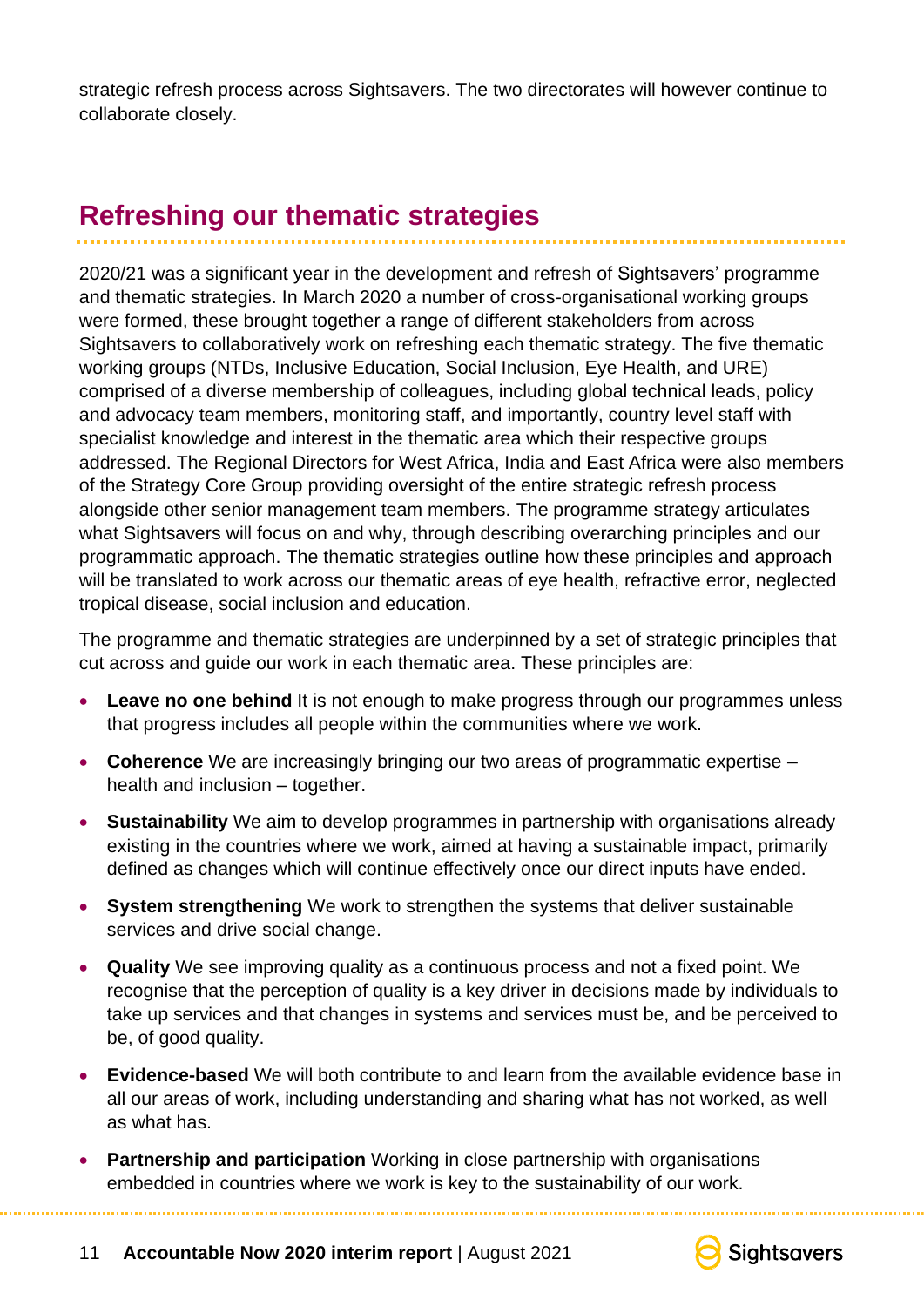- **Alliances** We work in strategic partnership with other like-minded organisations and institutions to maximise shared learning and mutual impact.
- **Safeguarding** We recognise the potential power relationships involved in any development programme and the potential for exploitation or abuse by those holding the power. The strategies further highlight cross cutting issues, including climate change and working in fragile environments. Our work in these areas should align with our strategies, in that our interventions should work to strengthen systems for the long-term, whether these are health, education, or social protection systems. We should be aware of the vulnerabilities of health systems, both in mature and fragile contexts, resulting from pandemics, humanitarian crises, and climate change. Given this, and our learning from the impact of Covid-19 across our programmes, our operating environments are likely to become increasingly challenging due to factors outside of our control. Fundamentally, we are committed to eye health for all, and for all persons with disabilities to access their rights, and we limit our ability to contribute to our vision if we restrict our geographical coverage, even within the countries where we operate. Therefore, we will work to increase adaptation, resilience, and mitigation in our response to climate change and consider work in fragile environments on a case-by-case basis in alignment with our strategies and our Global Physical Security Policy.

The thematic strategy working groups concluded their work in March 2021, with the final drafts being submitted to the Core Group and Board for comments and sign off. On May 11<sup>th</sup> 2021 the strategies in their final, published form were launched to the entire organisation. During 2021 we will focus on embedding the refreshed strategies across the organisation, and key amongst these are the staff and partners in the countries where we work.

In 2021 learning, accountability and monitoring performance (LAMP) framework is being developed for each thematic strategy to help us to understand how we are progressing against achieving the strategic objectives set out in each strategy. In addition, in 2021 we will update our Research Strategy, MEL strategy, and our SIM Card indicators to reflect the refreshed strategies. Now that the thematic strategies have been finalised it is key that our monitoring of them is fully outlined and understood

• In the next report we will provide an update on the initial progress of the new strategies and related processes such as the new learning and accountability framework (LAMP). We want to hold ourselves accountable to the objectives outlined in the new strategic documents, and with the aid of our new monitoring and learning processes, coupled with the SIM Card refresh and a codified set of principles in our new Programme Strategy, we will be better placed to understand whether we are meeting the goals we have set ourselves, and if not, to adapt programmes in an agile way to ensure that we remain on track.

### <span id="page-11-0"></span>**Adapting to Covid-19**

One of the most dramatic changes as with many organisations over this reporting period, was the effects caused by the continuing global pandemic. In March 2020 our head office in the UK and country offices in those countries most affected by Covid-19, closed their doors

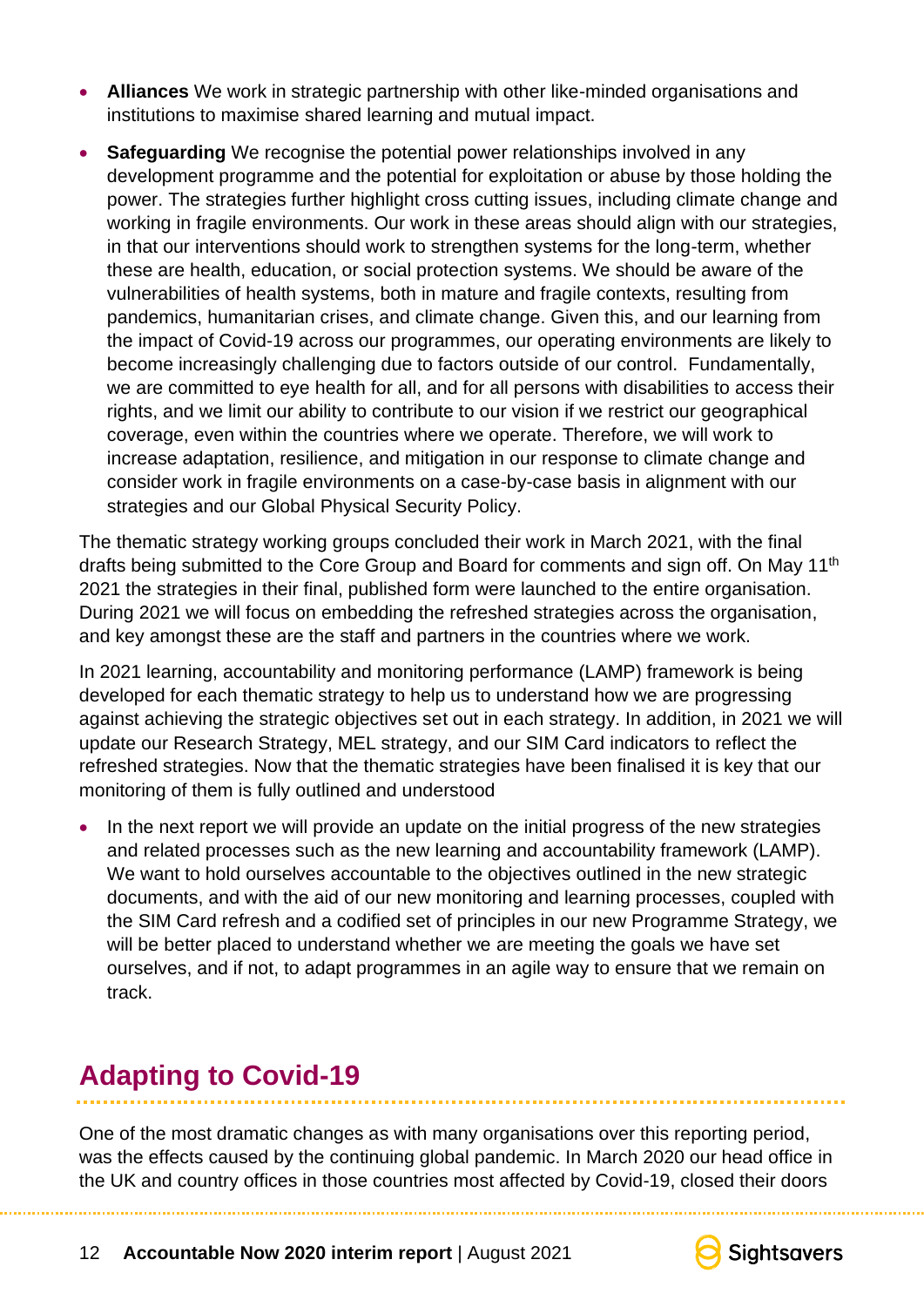indefinitely. This necessitated a pivot, with the majority of Sightsavers' staff shifting to a work from home routine. This brought with it a wealth of challenges, especially when considering the additional closure of schools in most of the countries where our staff are based, resulting in extra childcare responsibilities. Our staff responded to this challenge brilliantly and managed to quickly adapt working practices and other activities to the virtual environment. We supported our staff by sending a clear message, through the CEO, HR business partners, and line managers, that a flexible approach to work should be taken, that the effect of the home working environment, caring responsibilities and the added burden on staff wellbeing are all significant factors that are recognised and appreciated. This message has been reinforced throughout the pandemic by weekly videos from our CEO, highlighting challenges and successes as an organisation, but also reassuring staff that productivity and energy levels cannot help but be affected by this unprecedented situation, and that this is understood.

With the above said it has however been a remarkably productive year, the new strategies and a range of other processes have been collaborated on and completed in almost entirely virtual spaces. Significant investment had been put into our organisation's IT systems even ahead of the pandemic, due to our staff and operations being distributed across the globe and the need to collaborate remotely forming a daily part of our work. Fortunately, this left us relatively well placed to make the switch to working in a fully virtual way.

Examples of this have been the adaptation of in-person training courses to function on virtual platforms. Our Gender Awareness and Disability Awareness training courses offer two examples of successful adaptations. Using online tools, virtual whiteboards and digital breakout rooms for group work, we were able to replicate the classroom as effectively as possible and have delivered over 25 days of training in this way. Additionally, we sought to consult with our partners in-country when developing the new strategies by holding successful video interviews with key stakeholders and virtual workshops with multiple partners and government staff. Our strategy launches and engagement events were able to reach more people by virtue of being in a virtual space, and we can more easily integrate audience polls, videos, record sessions, have text conversations in real time and make the most of in-built accessibility features to support the involvement of those with disabilities.

The adaptations extend beyond our staff, to our programmes and communities. Additional hygiene measures and the provision of PPE for health workers, temperature testing and face masks when conducting outreach with communities, as well as suspending certain activities altogether, have all been integrated into programme activities in-country to keep our communities and partners safe.

Learnings from the pandemic will be taken forward and best practices can be integrated into our work in the future, this has been one of the concessions from what has been a very difficult period. We all recognise that physical collaboration and in-person meetings form an incredibly important part of our working lives. Many colleagues are keen to meet face-to-face again when it is safe to do so, as well as visit countries and regions to support our staff, partners and communities, there is no replacement for this type of contact. As we hopefully move out of the pandemic into 2022 and beyond, we will take the best parts of this experience, reaching more staff through virtual means, reducing unnecessary travel, exploiting available technology to best effect and fostering a flexible working environment. These can be coupled with the best parts of the in-person work culture that we have keenly missed and will help to create a stronger organisation in the future.

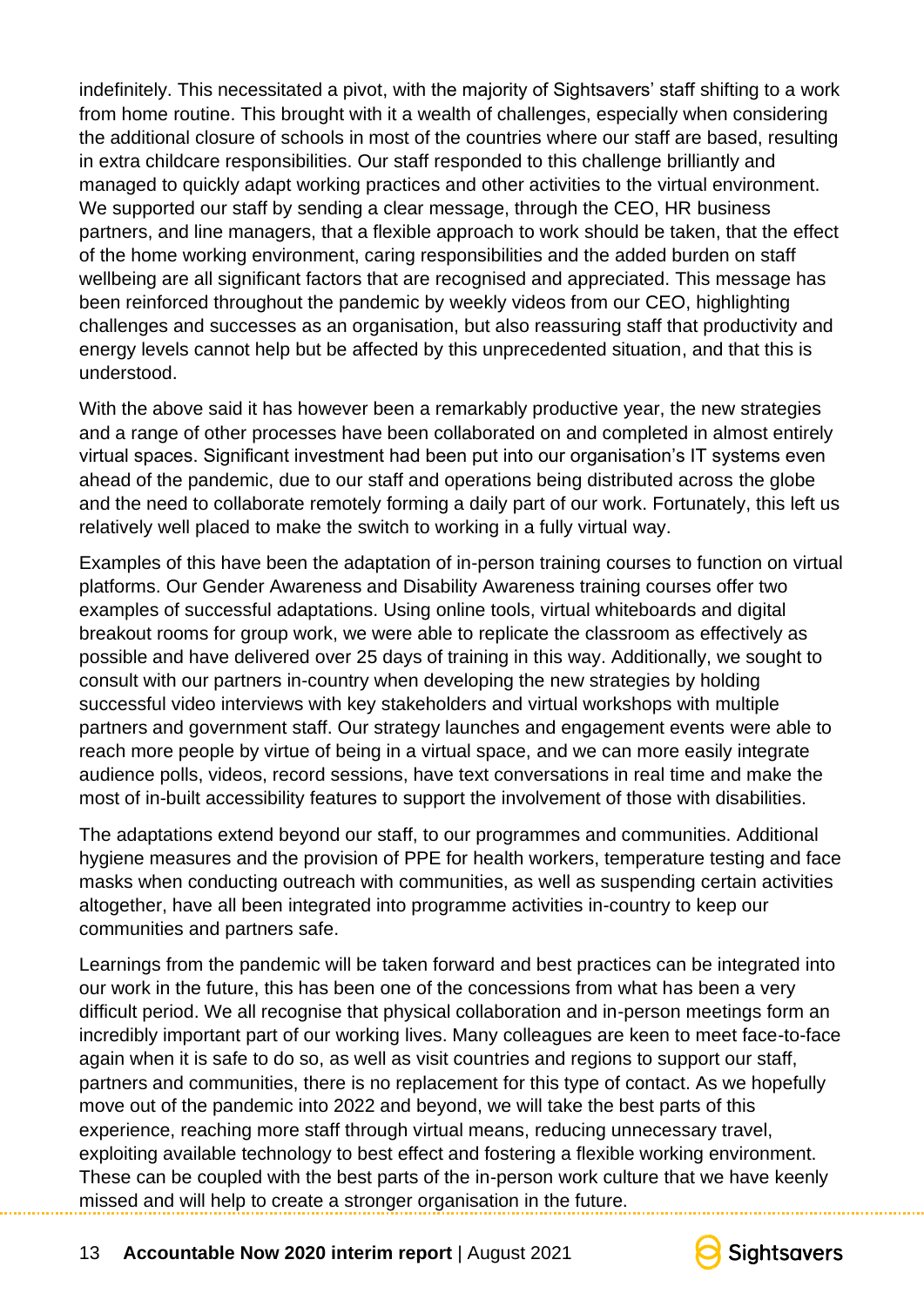## <span id="page-13-0"></span>**Income and donor update**

Full details of Sightsavers' income and our donors can be found in our 2020 Annual Organisational Report [here](https://www.sightsavers.org/wp-content/uploads/2021/07/Sightsavers-Annual-Report-2020.pdf)**.**

| <b>Category</b>                               | 2019<br>£'000 | 2020<br>£'000 |
|-----------------------------------------------|---------------|---------------|
| Gifts in kind                                 | 236,225       | 155,145       |
| Incoming resources from charitable activities | 41,279        | 43,088        |
| Individuals                                   | 28,252        | 31,148        |
| Legacies                                      | 10,332        | 12,542        |
| <b>Trusts</b>                                 | 10,358        | 5,621         |
| Companies                                     | 5,828         | 4,949         |
| Community service and other organisations     | 248           | 176           |
| Other                                         | 65            | 106           |
| Investment income                             | 453           | 292           |

| <b>Donor</b>                                                                            | 2019<br>£'000 | 2020<br>£'000 |
|-----------------------------------------------------------------------------------------|---------------|---------------|
| UK Foreign Commonwealth and Development<br>Office - FCDO Ascend                         | 8,958         | 22,232        |
| UK Foreign Commonwealth and Development<br>Office - FCDO Commonwealth                   | 8,763         | 4,664         |
| <b>Accelerate Partners</b>                                                              | 8,278         | 9,294         |
| Givewell Fund - Good Ventures Foundation                                                | 7,624         | 2,074         |
| UK Foreign Commonwealth and Development<br>Office - FCDO SAFE                           | 4,156         |               |
| The Queen Elizabeth Diamond Jubilee Trust                                               | 3,902         |               |
| UK Foreign Commonwealth and Development<br>Office - FCDO UK Aid Connect Inclusion Works | 2,482         | 3,138         |
| People's Postcode Lottery                                                               | 2,889         | 2,588         |
| <b>The Gates Foundation</b>                                                             | 2,405         | 2,505         |
| UK Foreign Commonwealth and Development<br>Office - FCDO DID                            | 1,968         | 3,900         |
| Irish Aid                                                                               | 1,543         | 1,611         |

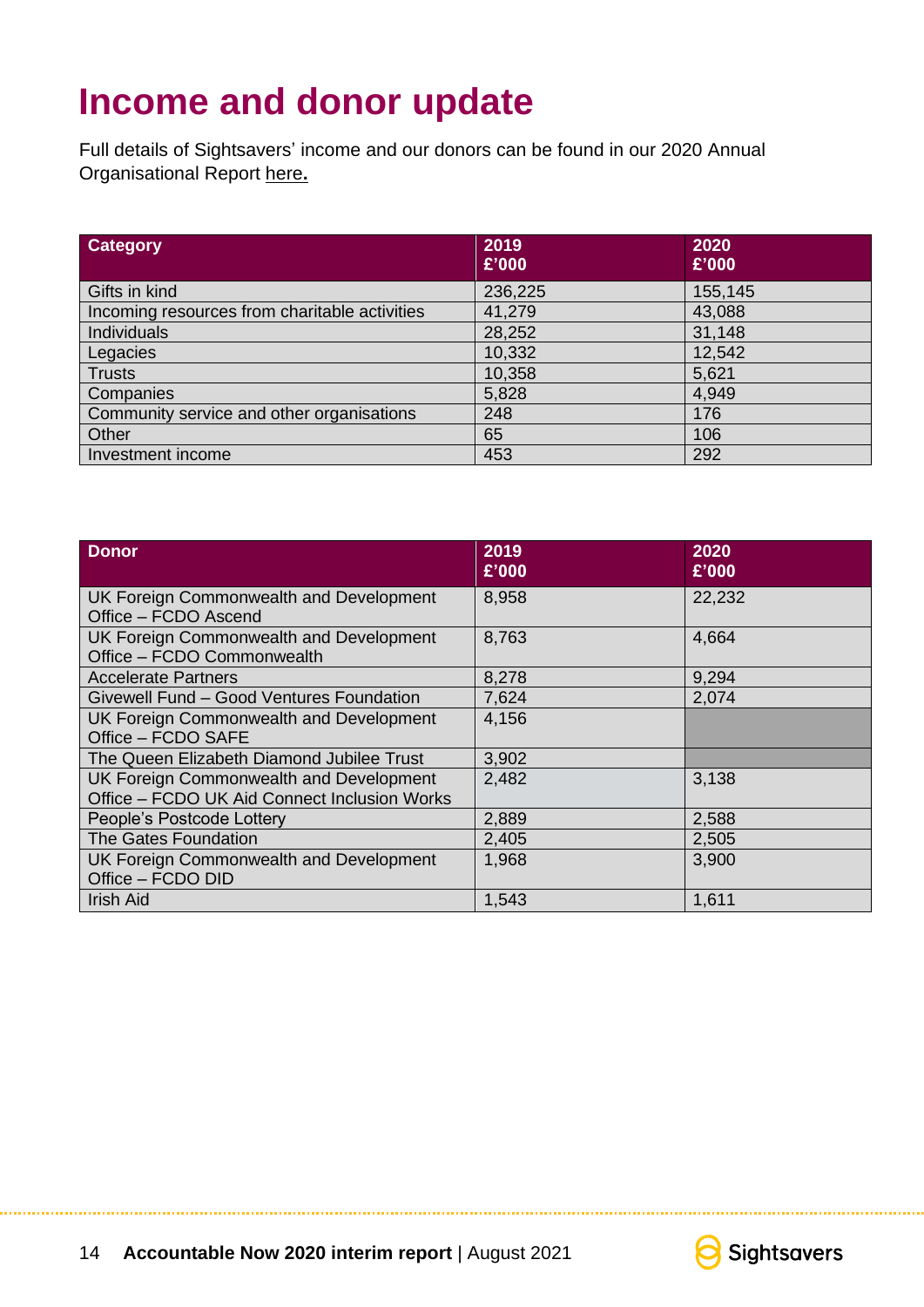# <span id="page-14-0"></span>**Appendices**

- 1. [Physical Security Policy](https://www.sightsavers.org/wp-content/uploads/2021/04/Sightsavers-Global-Physical-Security-Policy.pdf)
- 2. [Whistleblowing Policy](https://www.sightsavers.org/wp-content/uploads/2020/03/Global_Whistleblowing_Policy_and_Procedures_032020.pdf)
- 3. [Grievance Policy](https://www.sightsavers.org/wp-content/uploads/2021/02/Global-grievance-policy-and-procedure_Feb-2021.pdf)
- 4. [Discrimination/Bullying Policy](https://www.sightsavers.org/wp-content/uploads/2021/02/Global-discrimination-bullying-and-harassment-policy-and-procedure_Feb-2021.pdf)
- 5. Governance Document
- 6. [UK Charity Governance Code](https://www.charitygovernancecode.org/pdf_gen?tabs_cookie=0)
- 7. Thematic Strategies
	- **a. Neglected Tropical Diseases**
	- **b. Social Inclusion**
	- **c. Unaddressed Refractive Error**
	- **d. Eye Health**
	- **e. Inclusive Education**